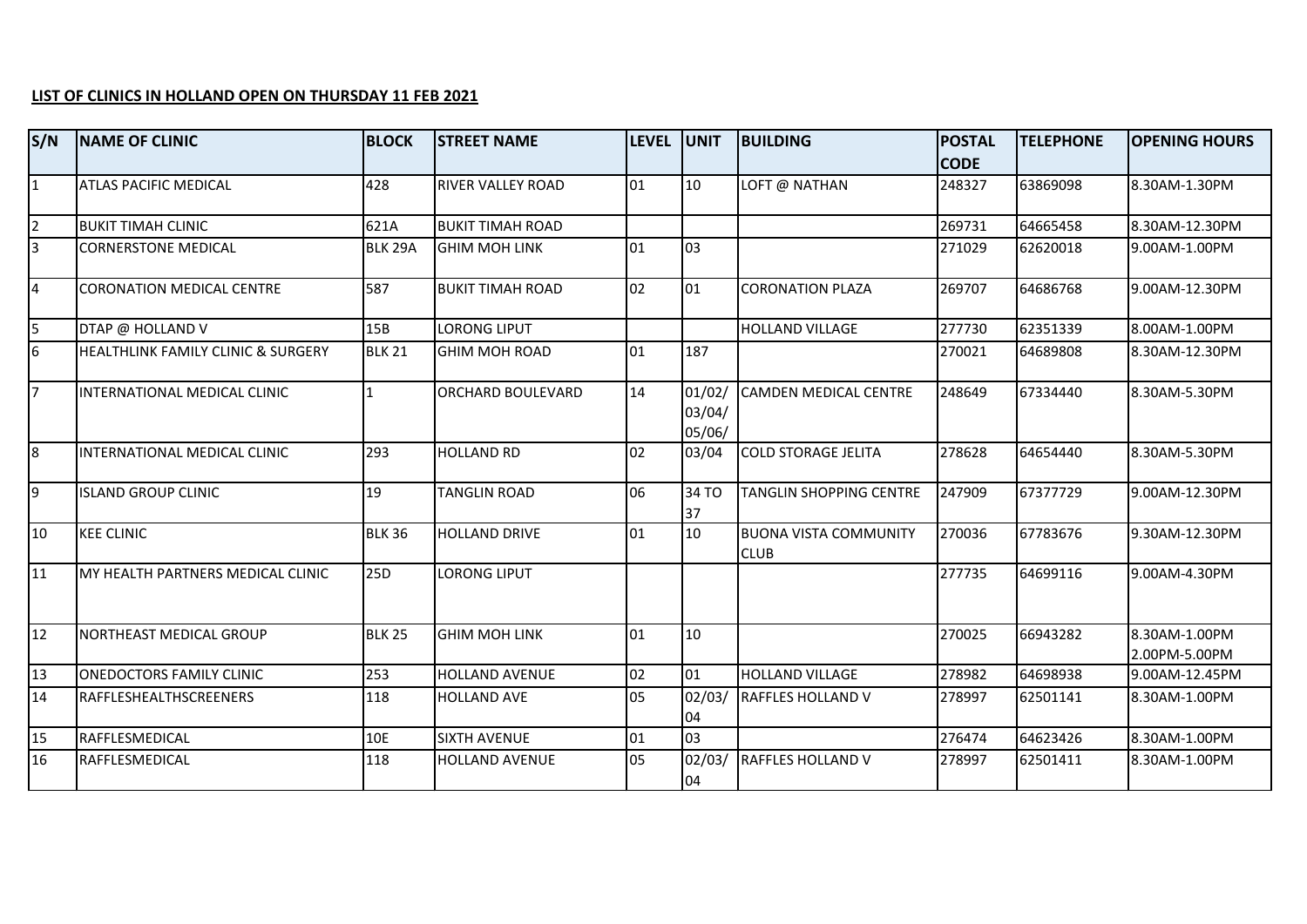| S/N       | <b>NAME OF CLINIC</b>                     | <b>BLOCK</b>  | <b>STREET NAME</b>      | <b>LEVEL</b> | <b>IUNIT</b> | <b>IBUILDING</b>               | <b>IPOSTAL</b> | <b>TELEPHONE</b> | <b>OPENING HOURS</b> |
|-----------|-------------------------------------------|---------------|-------------------------|--------------|--------------|--------------------------------|----------------|------------------|----------------------|
|           |                                           |               |                         |              |              |                                | <b>CODE</b>    |                  |                      |
| 17        | <b>IRIDGEWOOD MEDICAL CLINIC</b>          |               | <b>IRIDGEWOOD CLOSE</b> |              |              | G4 RIDGEWOOD                   | 276696         | 64691666         | 19.30AM-12.30PM      |
|           |                                           |               |                         |              |              | <b>CONDOMINIUM</b>             |                |                  |                      |
| 18        | <b>ISEFTON MEDICAL CENTRE PTE LTD</b>     | BLK 41        | <b>HOLLAND DRIVE</b>    | 101          | 125          |                                | 270041         | 64764476         | 18.30AM-12.30PM      |
| 19        | <b>ISILVER CROSS MEDICAL</b>              | 275A          | <b>HOLLAND AVENUE</b>   |              |              |                                | 278993         | 64622818         | <b>8.00AM-5.00PM</b> |
| 20        | <b>TANGLIN MEDICAL CLINIC</b>             | l 19          | <b>TANGLIN RD</b>       | 106          | 16/17        | <b>TANGLIN SHOPPING CENTRE</b> | 247909         | 67343831         | 19.00AM-11.30AM      |
| 21        | THE BALMORAL CLINIC FAMILY MEDICINE       | <b>271</b>    | <b>BUKIT TIMAH RD</b>   | 02           | 12           | <b>BALMORAL PLAZA</b>          | 259708         | 67322033         | 19.00AM-12.30PM      |
| 22        | THE CORONATION CLINIC                     | 587           | <b>BUKIT TIMAH ROAD</b> | 102          | 101          |                                | 269707         | 64686768         | 19.00AM-12.30PM      |
| <b>23</b> | THE LIFESTYLE CLINIC                      |               | ORCHARD BOULEVARD       | <b>12</b>    | 06/07        | <b>CAMDEN MEDICAL CENTRE</b>   | 248649         | 67330788         | 19.00AM-1.00PM       |
| 24        | <b>IVICTORY CLINIC AND SURGERY</b>        | <b>BLK 21</b> | IGHIM MOH ROAD          | 01           | 205          |                                | 270021         | 64671641         | 18.00AM-12.00PM      |
| 25        | <b>IYAP MEDICARE CLINIC &amp; SURGERY</b> | BLK 8         | <b>EMPRESS RD</b>       | 01           | 103          |                                | 260008         | 64712338         | 18.30AM-11.30AM      |

## **LIST OF CLINICS IN HOLLAND OPEN ON FRIDAY 12 FEB 2021**

| S/N                 | <b>INAME OF CLINIC</b> | <b>BLOCK</b> | <b>ISTREET NAME</b> | <b>ILEVEL</b> | <b>IUNIT</b> | <b>BUILDING</b> | <b>POSTAL</b> | <b>ITELEPHONE</b> | <b>OPENING HOURS</b> |
|---------------------|------------------------|--------------|---------------------|---------------|--------------|-----------------|---------------|-------------------|----------------------|
|                     |                        |              |                     |               |              |                 | <b>CODE</b>   |                   |                      |
| NO CLINICS ARE OPEN |                        |              |                     |               |              |                 |               |                   |                      |

## **LIST OF CLINICS IN HOLLAND OPEN ON SATURDAY 13 FEB 2021**

| S/N | <b>NAME OF CLINIC</b>        | <b>BLOCK</b> | ISTREET NAME       | <b>LEVEL</b> | <b>UNIT</b> | <b>BUILDING</b> | <b>IPOSTAL</b> | <b>ITELEPHONE</b> | <b>IOPENING HOURS</b> |
|-----|------------------------------|--------------|--------------------|--------------|-------------|-----------------|----------------|-------------------|-----------------------|
|     |                              |              |                    |              |             |                 | <b>CODE</b>    |                   |                       |
|     | <b>ISILVER CROSS MEDICAL</b> | 275A         | <b>LAND AVENUE</b> |              |             |                 | 278993         | 64622818          | <b>8.00AM-1.00PM</b>  |

## **LIST OF CLINICS IN HOLLAND OPEN ON SUNDAY 14 FEB 2021**

| S/N | <b>INAME OF CLINIC</b>            | <b>IBLOCK</b>  | <b>ISTREET NAME</b>       | <b>ILEVEL IUNIT</b> |     | <b>IBUILDING</b>         | <b>IPOSTAL</b> | <b>ITELEPHONE</b> | <b>IOPENING HOURS</b>  |
|-----|-----------------------------------|----------------|---------------------------|---------------------|-----|--------------------------|----------------|-------------------|------------------------|
|     |                                   |                |                           |                     |     |                          | ICODE          |                   |                        |
|     | IATLAS PACIFIC MEDICAL            | 428            | <b>IRIVER VALLEY ROAD</b> | 01                  | 110 | LOFT @ NATHAN            | 248327         | 63869098          | <b>I</b> 5.00PM-7.30PM |
|     | <b>ICORNERSTONE MEDICAL</b>       | <b>BLK 29A</b> | <b>GHIM MOH LINK</b>      | 101                 | 103 |                          | 271029         | 62620018          | <b>16.00PM-9.00PM</b>  |
|     | <b>ICORONATION MEDICAL CENTRE</b> | 1587           | <b>IBUKIT TIMAH ROAD</b>  | 02                  | 01  | <b>ICORONATION PLAZA</b> | 269707         | 64686768          | <b>9.30AM--12.00PM</b> |